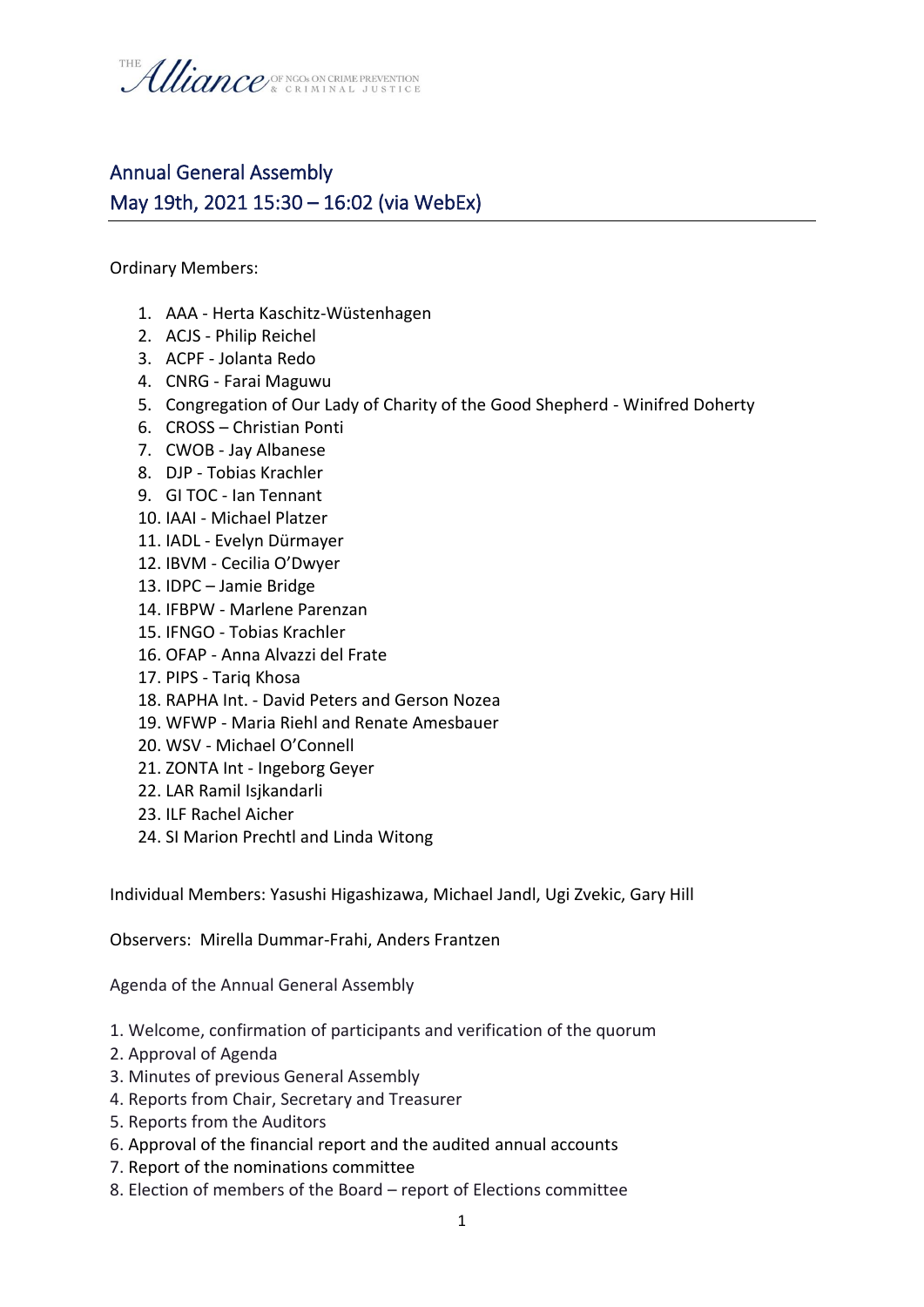## Uliance (SE NGOS ON CRIME PREVENTION

- 9. Adoption of provisional budget
- 10. Discussion and adoption of resolutions:
	- a. Nomination of honorary members (art 4.2.3 of the Statutes)

## 10. AOB

- 1. The Annual General Assembly was entirely held via Webex, facilitated by the Secretary of the Alliance, Tobias Krachler. The Chair, Anna Alvazzi del Frate, welcomed the participants, while the Treasurer, Ingeborg Geyer confirmed the accreditation and verified the quorum which was met at 15:30 Vienna time with 23 Ordinary Members.
- 2. The Chair introduced the Agenda, which was approved by consensus.
- 3. The Chair introduced the minutes of the Extraordinary General Assembly held on 14 October 2020, which were approved by consensus.
- 4. *The Chair reported on the activities of Alliance since the previous General Assembly, which took place on 14 October. Due to social distancing measures, in the period between October and May activities – with very few exceptions – took place in a remote format, including Board meetings and monthly meetings with members. The Alliance participated in UN events such as the reconvened sessions of the CND and CCPCJ, the 14th Crime Congress and various intersessional meetings. She also presented the Annual Reports of 2019 and 2020 which can be found on the website.*

*The Secretary reported on the facilitated informal meetings, webinars, and side events in 2020 and 2021. The Alliance will move to the Sendinblue service to communicate with its members in the future. It facilitates the communication with the growing number of members. Additional changes to the website are also planned for 2021 to accommodate new arising topics.* 

*The Treasurer reported on the financial and membership activities of the Alliance. She presented a report on the Alliance's 2020 and 2021 Budget as outlined in the attached documents, comparing the proposed budget with the realized income and expenditures.*

The reports of the Chair, Secretary and Treasurer were approved.

- 5. The report from the Auditors was approved.
- 6. The financial report and the audited annual accounts were approved.
- 7. The report by the Nominations Committee was approved.
- 8. The elections committee presented the results of the election. Out of the 44 Ordinary Members who could vote, 32 voted. For the position of Chair, Anna Alvazzi del Frate (OFAP) received 30 votes. For the position of Vice-Chairs, Ian Tennant (GI-TOC)